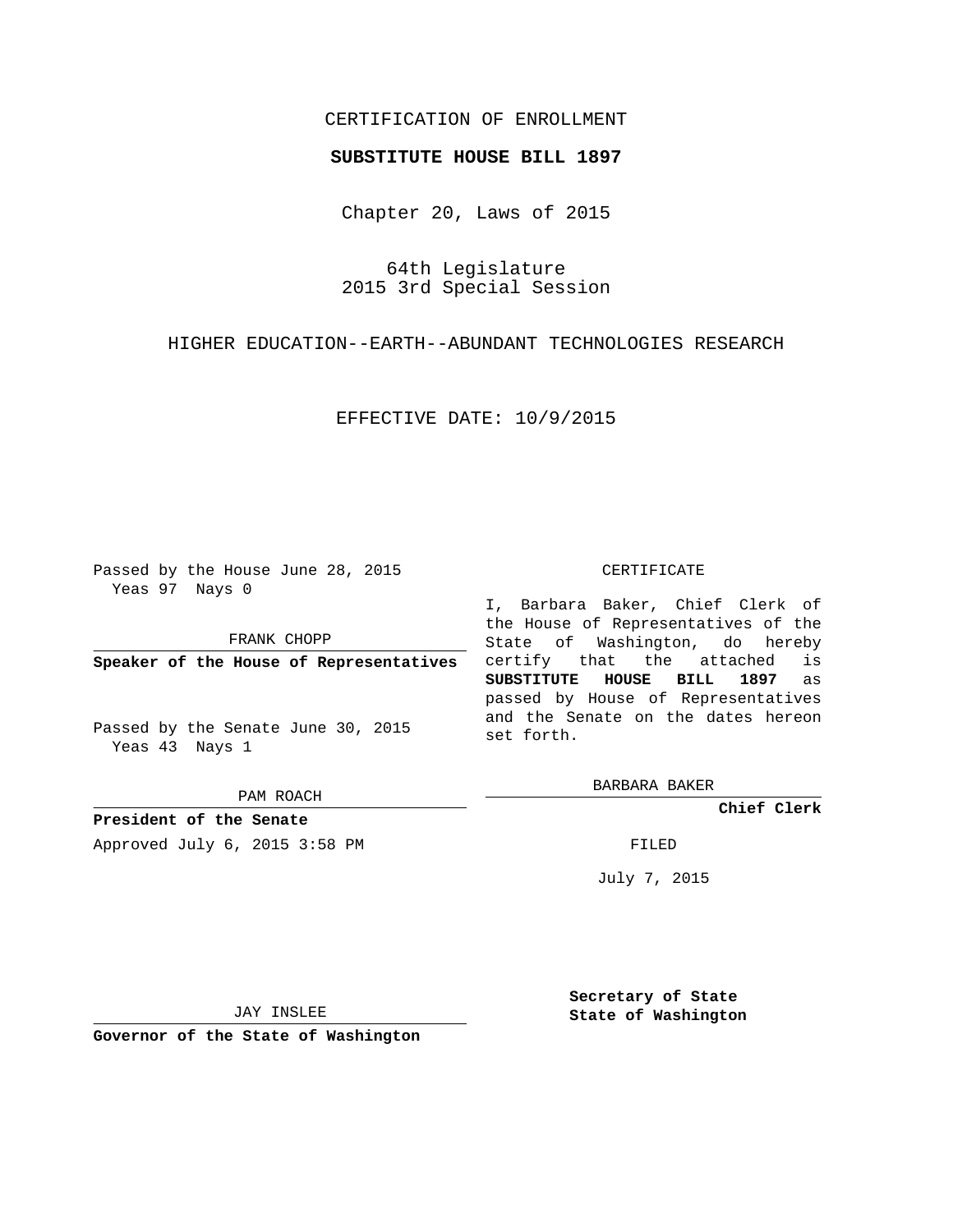## **SUBSTITUTE HOUSE BILL 1897**

Passed Legislature - 2015 3rd Special Session

## **State of Washington 64th Legislature 2015 Regular Session**

**By** House Technology & Economic Development (originally sponsored by Representatives Smith, Morris, Tarleton, Young, Hayes, Haler, Sells, Buys, Fagan, and Short)

READ FIRST TIME 02/20/15.

 AN ACT Relating to the joint center for deployment and research in earth-abundant materials; amending RCW 42.52.150; and adding a new 3 chapter to Title 28B RCW.

BE IT ENACTED BY THE LEGISLATURE OF THE STATE OF WASHINGTON:

 NEW SECTION. **Sec. 1.** The legislature finds that to reach our energy, environmental, and economic goals, it is important to accelerate the development of next generation clean energy and transportation technologies in Washington. Today, a large number of clean and renewable energy technologies are dependent on rare earth elements and other expensive and difficult-to-source earth components. These technologies are critical to reducing carbon emissions, such as wind turbines, solar panels, and electric and hybrid car batteries.

 According to a 2012 environmental protection agency report (EPA/600/R-12/572), no rare earth element mining has been conducted in the United States since 1995, and a legacy of environmental destruction has been left in countries where rare earth elements are mined. The same environmental protection agency report notes that recovering rare earth elements from state-of-the-art recycling processes is far more efficient than smelting metals from ores, generates only a fraction of the carbon emissions, and has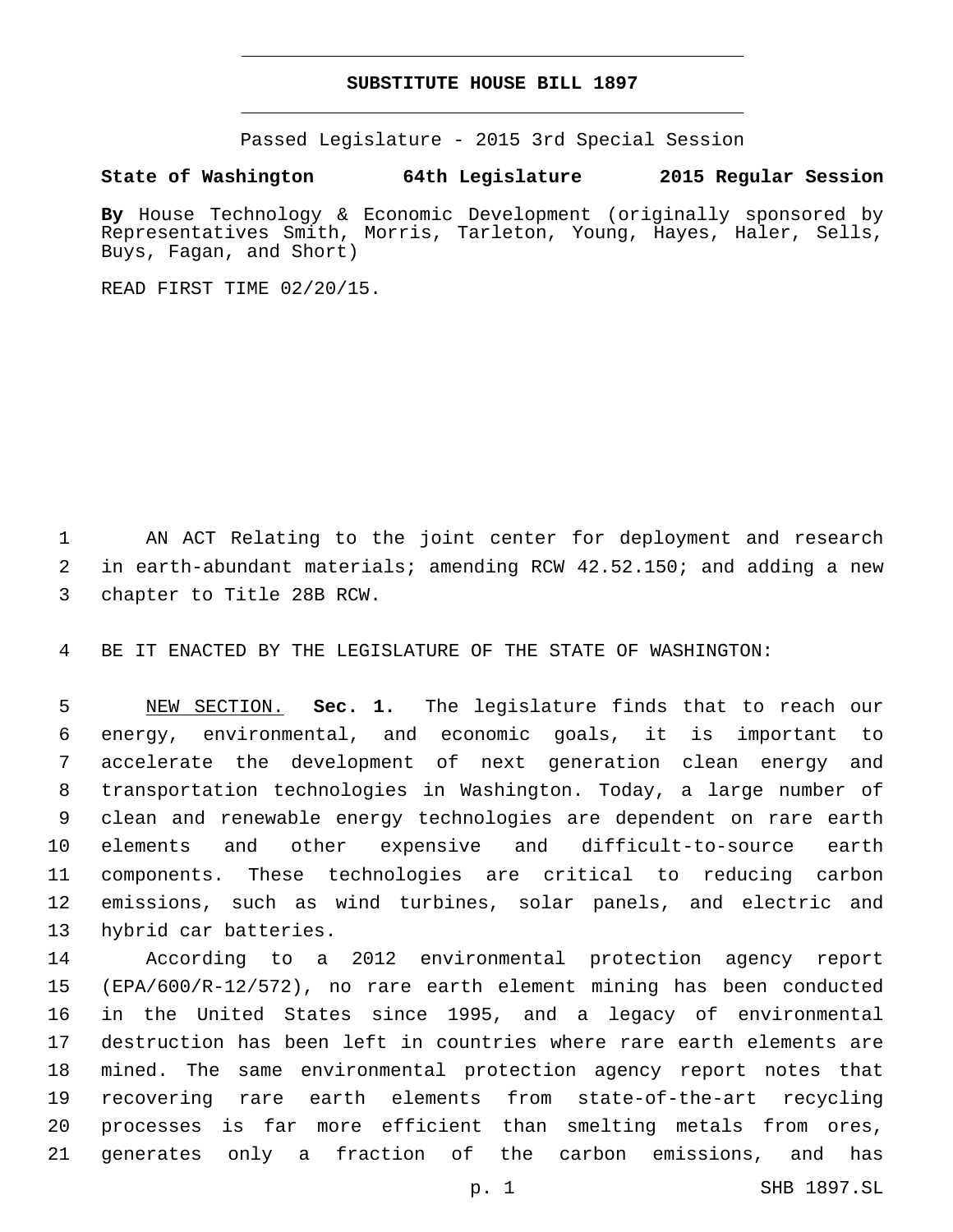significant benefits compared to mining in terms of land use and hazardous emissions. The environmental protection report stresses the need for additional research in alternative materials to rare earth materials as well as recycling innovation.4

 The legislature acknowledges that the people of Washington desire to leave behind a cleaner planet, and to lead the world in the research and innovations to make that possible. Setting aggressive, renewable energy and clean technology standards at home that result in exporting the environmental harms of improper mineral extraction to other nations is not an acceptable strategy. Fortunately, Washington is home to some of the world's leading researchers who have core competencies in developing material substitutes and 13 extracting rare earth elements for recycling.

 Leading research institutions have indicated that a program to accelerate the development of next generation clean energy and transportation technologies using earth-abundant materials would fit within their strategic vision and core mission to increase and coordinate their efforts with the private industry and implement this talent and research to work in accelerating the deployment of clean energy and cleaner transportation solutions. The goal is to develop materials to use in the manufacturing process that can be reliably accessed and acquired in environmentally responsible processes. A joint center established for this purpose can bridge the gap between institutions, encourage private-public partnerships, and increase the 25 ability to compete for federal grants.

 The legislature recognizes the opportunity for Washington to lead in these areas of research and innovation, fostering true sustainability environmental stewardship, and providing supply reliability and resiliency in next generation technologies. Doing so will contribute to the preservation of national security by increasing energy independence. Therefore, the legislature intends to fund research of earth-abundant materials that can substitute effectively in manufacturing for rare earth elements or other critical materials, with great potential to increase efficiency or reduce emissions in the transportation or energy sector, and to fund research into the recycling of rare earth elements from existing consumer products. The legislature intends to accomplish this by establishing the joint center for deployment and research in earth abundant materials, or JCDREAM, to attract academic talent and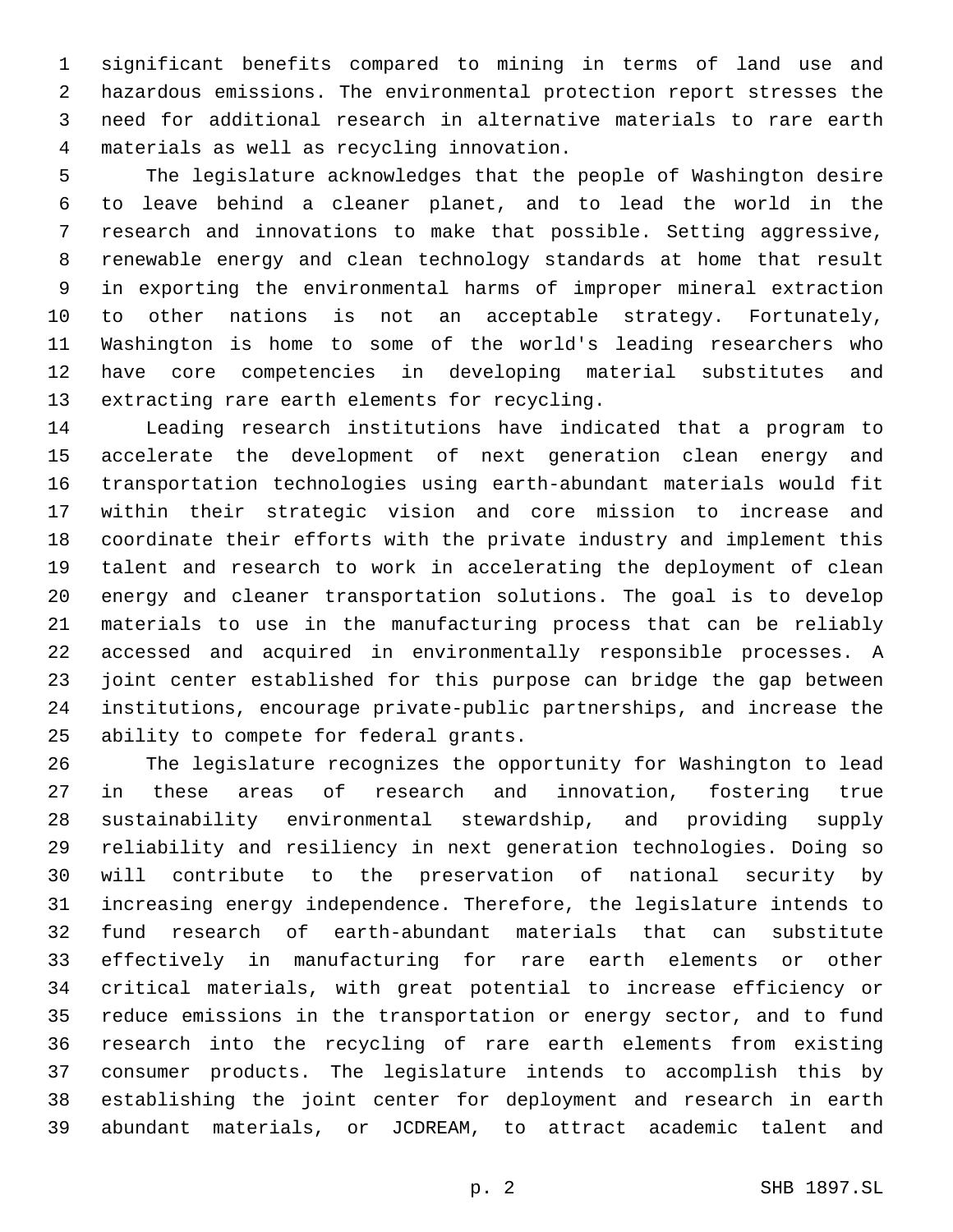research funding to our state, and develop a workforce for manufacturing next generation earth-abundant technologies.

 NEW SECTION. **Sec. 2.** The joint center for deployment and research in earth-abundant materials is created to:

 (1) Establish a transformative program in earth-abundant materials to accelerate the development of next generation clean energy and transportation technologies in Washington;

 (2) Establish a coordinated framework and deploy resources that can facilitate and promote multi-institution collaborations to drive research, development, and deployment efforts in the use of earth- abundant materials for manufactured clean technologies or recycling 12 of advanced materials used in clean technologies; and

 (3) Promote environmentally responsible processes in the areas of manufacturing and recycling of advanced materials used in clean 15 technologies.

 NEW SECTION. **Sec. 3.** The joint center for deployment and research in earth-abundant materials must be operated and administered as a multi-institutional education and research center, conducting research and development programs in various locations within Washington under the joint authority of the University of Washington and Washington State University. The initial administrative offices of the center shall be west of the crest of the Cascade mountains. In order to meet industry needs, the facilities and resources of the center must be made available to all four-year institutions of higher education. Resources include internships, on-the-job training, and research opportunities for undergraduate and graduate students and faculty.

 NEW SECTION. **Sec. 4.** (1)(a) The powers of the joint center for deployment and research in earth-abundant materials are vested in and shall be exercised by a board of directors consisting of ten voting members and a chair, appointed by the governor, who shall not vote, except as provided in (c) of this subsection.

 (b) Of the ten voting members, one member must be the dean of Washington State University, one member must be the dean of the University of Washington, one member must represent Pacific Northwest National Laboratory, one member must represent an energy institute at a regional university, one member must represent the community

p. 3 SHB 1897.SL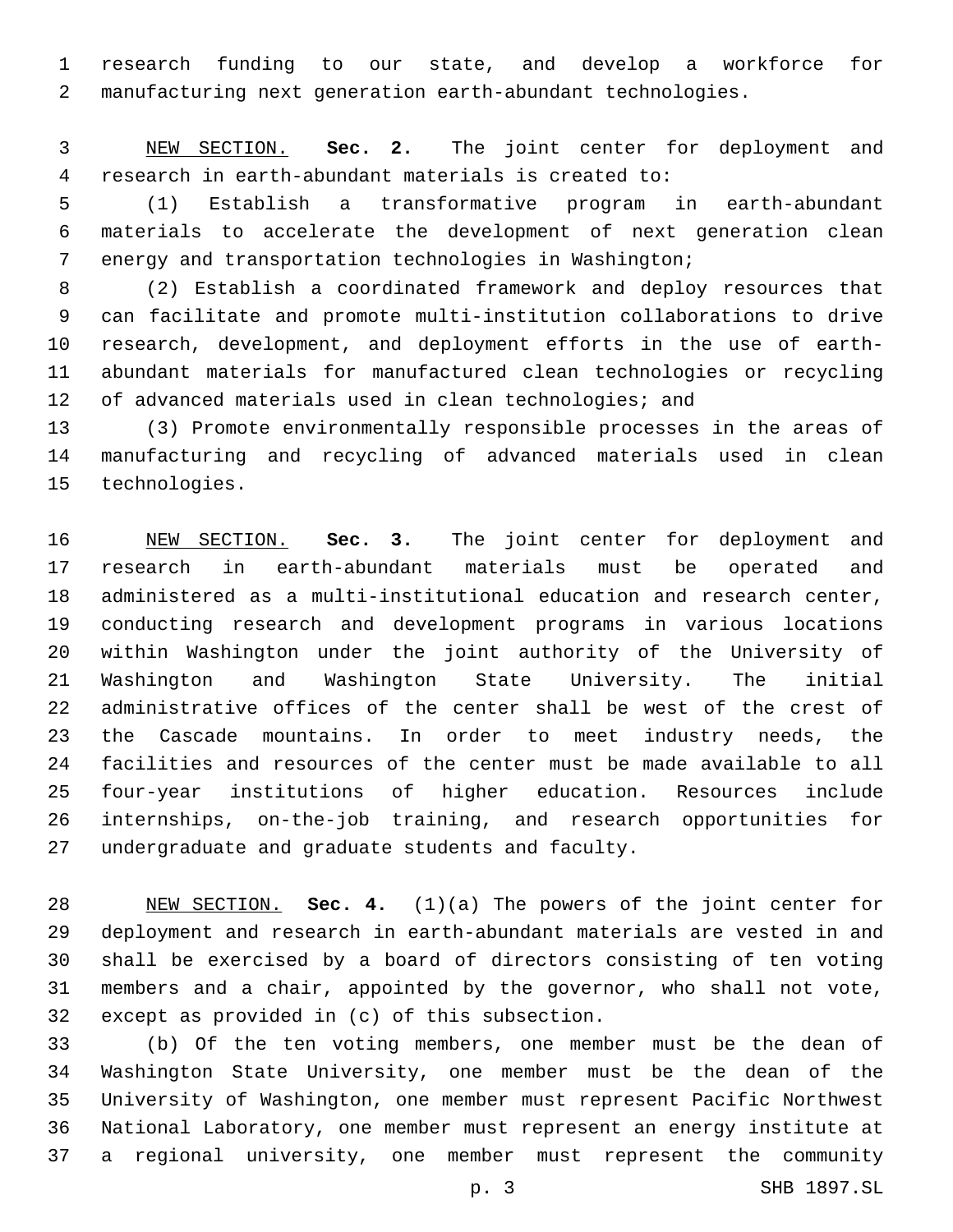colleges engaged in training of the next generation workforce in the relevant areas, one member must represent large industry companies, one member must represent medium industry companies, one member must represent small industry companies, one member must have professional experience in the fields of national security and energy policy, and one member shall have professional experience in innovation and development of policy to address environmental challenges.

 (c) In the event of a tie vote among the voting members, the 9 chair may vote to break the tie.

(d) The terms of the initial members must be staggered.

 (2) The board shall hire an executive director. The executive director shall hire such staff as the board deems necessary to operate the joint center for deployment and research in earth- abundant materials. Staff support may be provided from among the cooperating institutions through cooperative agreements to the extent funds are available. The executive director may enter into cooperative agreements for programs and research with public and private organizations including state and nonstate agencies consistent with policies of the participating institutions.

(3) The board shall:20

 (a) Work with the clean technology and transportation industry associations and firms of all sizes to identify the research areas that will benefit the intermediate and long-term economic vitality of Washington's clean technology and transportation industries;

 (b) Identify entrepreneurial researchers to join or lead research teams in the research areas specified in (a) of this subsection and the steps the University of Washington and Washington State University will take to recruit and retain such researchers;

 (c) Assist firms to integrate existing technologies into their operations and align the activities of the joint center for deployment and research in earth-abundant materials with those of impact Washington to enhance services available to clean technology 33 and transportation firms;

 (d) Develop internships, on-the-job training, research, and other opportunities and ensure that all undergraduate and graduate students enrolled in programs for clean technology and earth-abundant research and deployment-related curriculum have direct experience with the 38 industry;

 (e) Assist researchers and firms in safeguarding intellectual 40 property while advancing industry innovation;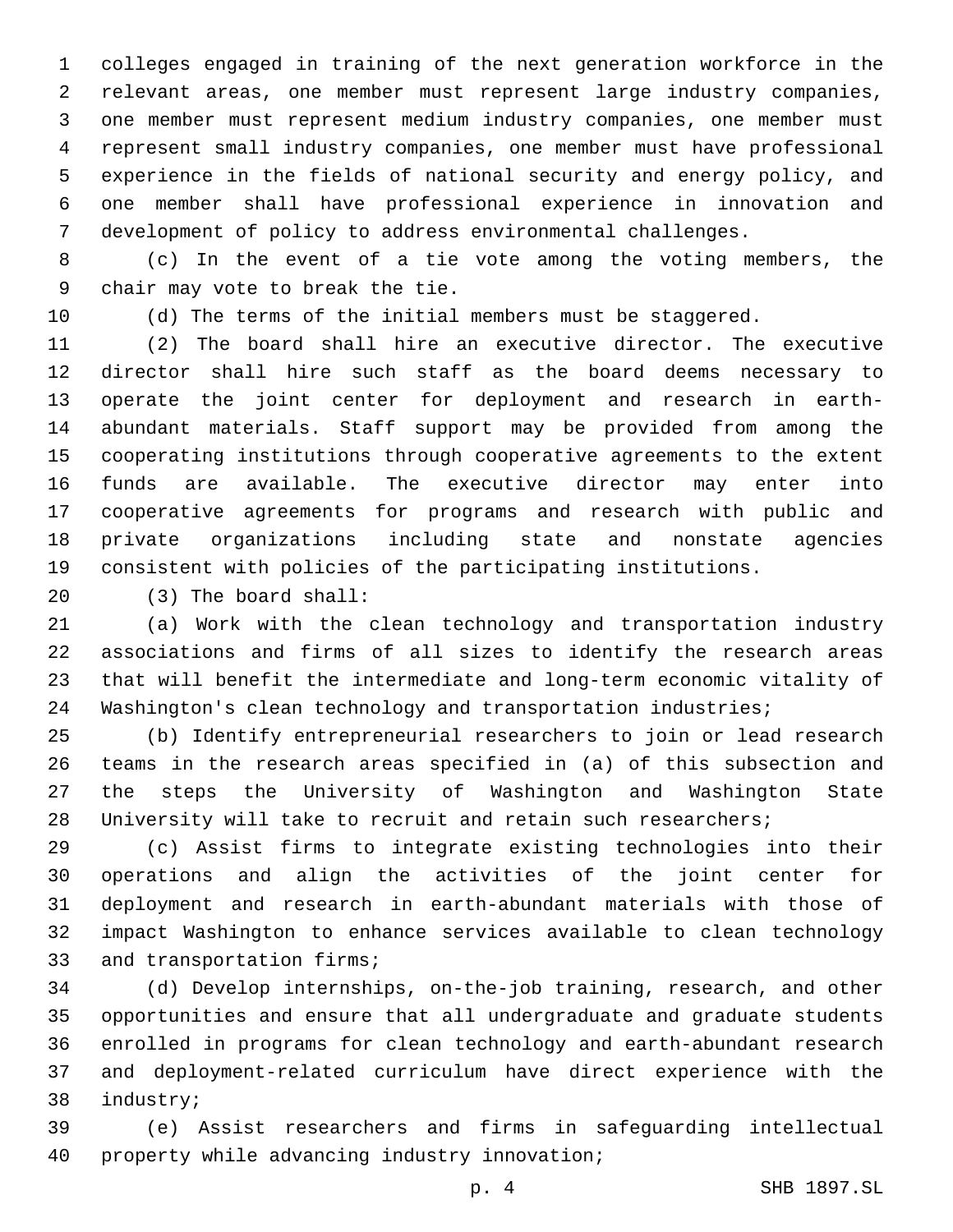(f) Develop and strengthen university-industry relationships through promotion of faculty collaboration with industry and sponsor at least one annual symposium focusing on clean energy earth-abundant research and deployment in the state of Washington;

 (g) Encourage a full range of projects from small research projects that meet the specific needs of a smaller company to large 7 scale, multipartner projects;

 (h) Develop nonstate support of the center's research activities through leveraging dollars from federal and private for-profit and 10 nonprofit sources;

 (i) Leverage its financial impact through joint support 12 arrangements on a project-by-project basis as appropriate;

 (j) Establish mechanisms for soliciting and evaluating proposals and for making awards and reporting on technological progress, 15 financial leverage, and other measures of impact;

 (k) Allocate appropriated seed funds for at least one of the 17 following purposes:

 (i) Collaboration on research and product development that would further the commercialization of renewable energy and battery storage technologies that use earth-abundant materials in place of critical 21 materials or rare earth elements;

 (ii) Collaboration on research for joining dissimilar materials in a way that minimizes titanium content by employing earth-abundant materials for advanced manufacturing commercialization;

 (iii) Collaboration on research and deployment of technologies and processes that facilitate reclamation and recycling of rare-earth 27 elements from existing products; and

 (iv) Providing assistance to community colleges and trade schools in program development and equipment for training the skilled workforce necessary for the successful commercialization and integration of earth-abundant technologies, as the workforce training needs are defined by forthcoming deployment opportunities;

 (l)(i) By December 1, 2015, develop an operating plan that includes the specific processes, methods, or mechanisms the center will use to accomplish each of its duties as set out in this 36 subsection (3);

 (ii) The operating plan must also include appropriate performance metrics to measure total research dollars leveraged, total researchers involved, total workforce trained, and total number of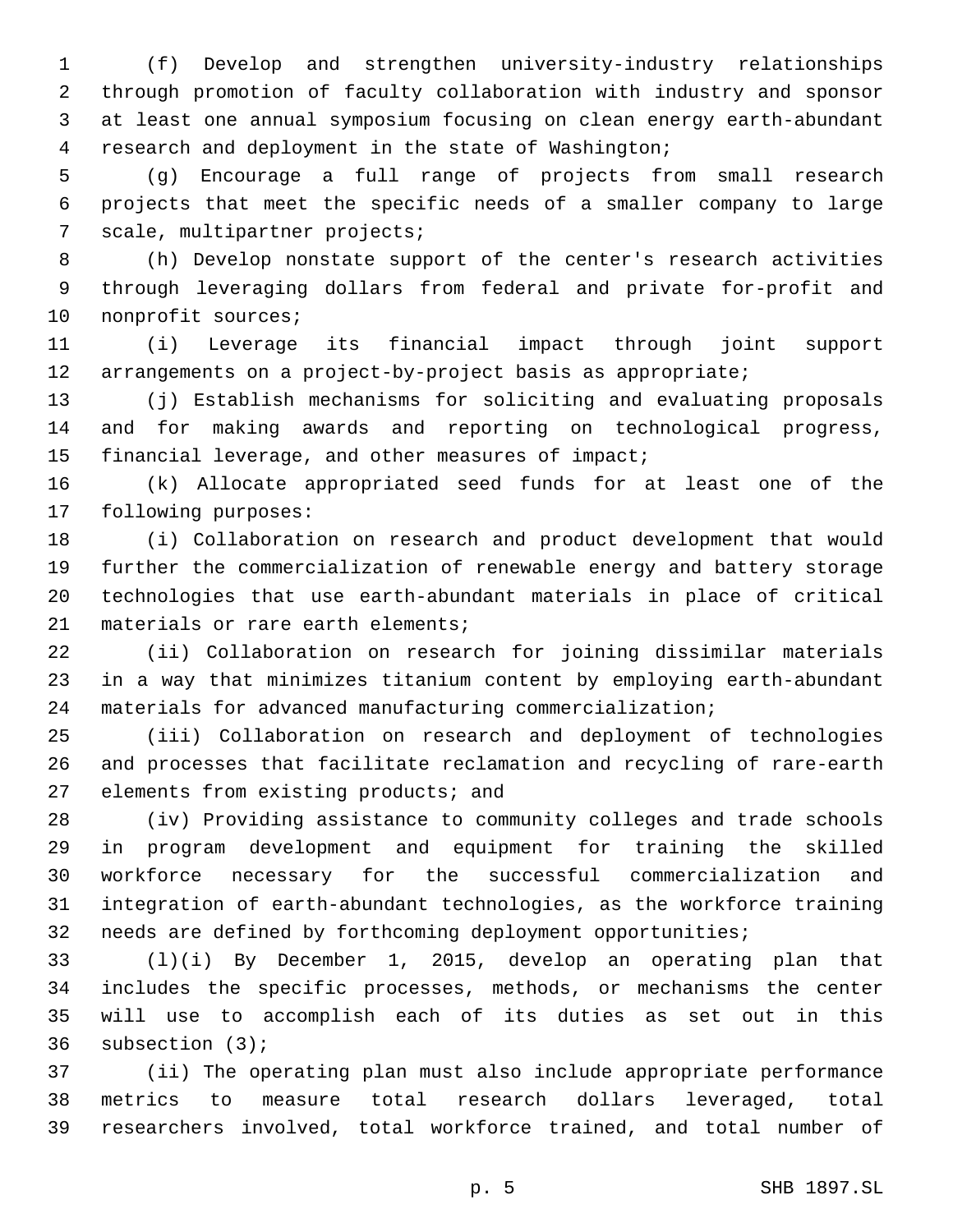products or processes that have progressed to commercialization and 2 private sector deployment; and

 (m)(i) Report biennially to the legislature and the governor about the impact of the center's work on the state's economy and the development of next generation clean energy and transportation technologies in Washington using earth-abundant materials. The report must include performance metrics results, projections of future impact, indicators of its current impact, and ideas for enhancing 9 benefits to the state.

 (ii) The report must be coordinated with the governor's office 11 and the department of commerce.

 NEW SECTION. **Sec. 5.** The joint center for deployment and research in earth-abundant materials may solicit and receive gifts, grants, donations, sponsorships, or contributions from any federal, state, or local governmental agency or program or any private source and expend the same for any purpose consistent with this chapter. Members and employees associated with the joint center for deployment and research in earth-abundant materials are presumed not to be in violation of solicitation and receipt of gift provisions in RCW 42.52.150.20

 NEW SECTION. **Sec. 6.** This chapter may be known and cited as the JCDREAM act.

 **Sec. 7.** RCW 42.52.150 and 2011 c 60 s 29 are each amended to read as follows:24

 (1) No state officer or state employee may accept gifts, other than those specified in subsections (2) and (5) of this section, with an aggregate value in excess of fifty dollars from a single source in a calendar year or a single gift from multiple sources with a value in excess of fifty dollars. For purposes of this section, "single source" means any person, as defined in RCW 42.52.010, whether acting directly or through any agent or other intermediary, and "single gift" includes any event, item, or group of items used in conjunction with each other or any trip including transportation, lodging, and attendant costs, not excluded from the definition of gift under RCW 42.52.010. The value of gifts given to an officer's or employee's family member or guest shall be attributed to the official or employee for the purpose of determining whether the limit has been

p. 6 SHB 1897.SL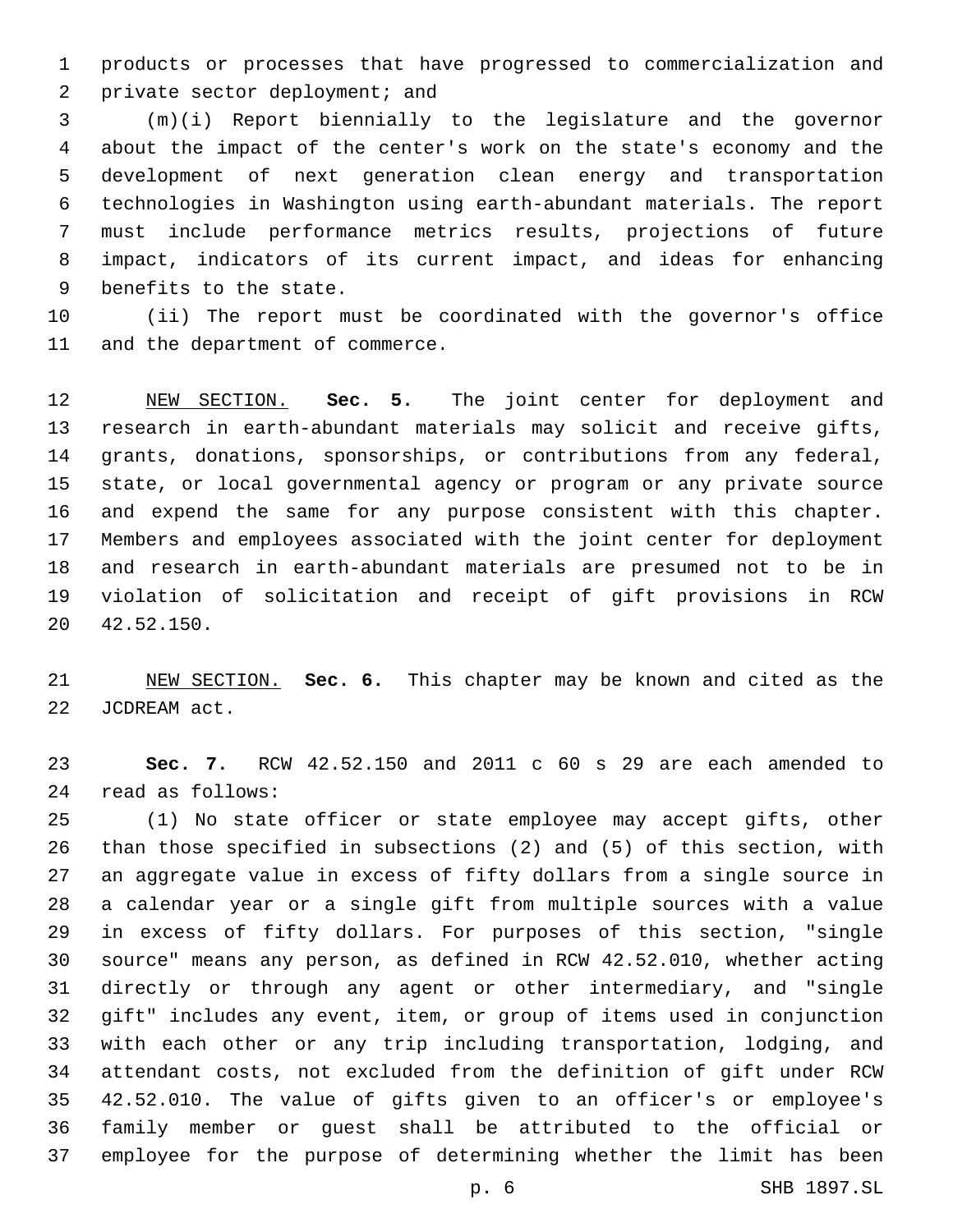exceeded, unless an independent business, family, or social relationship exists between the donor and the family member or guest.

 (2) Except as provided in subsection (4) of this section, the following items are presumed not to influence under RCW 42.52.140, and may be accepted without regard to the limit established by 6 subsection  $(1)$  of this section:

(a) Unsolicited flowers, plants, and floral arrangements;

 (b) Unsolicited advertising or promotional items of nominal 9 value, such as pens and note pads;

 (c) Unsolicited tokens or awards of appreciation in the form of a plaque, trophy, desk item, wall memento, or similar item;

 (d) Unsolicited items received by a state officer or state employee for the purpose of evaluation or review, if the officer or employee has no personal beneficial interest in the eventual use or 15 acquisition of the item by the officer's or employee's agency;

 (e) Informational material, publications, or subscriptions related to the recipient's performance of official duties;

 (f) Food and beverages consumed at hosted receptions where attendance is related to the state officer's or state employee's 20 official duties;

 (g) Gifts, grants, conveyances, bequests, and devises of real or personal property, or both, in trust or otherwise accepted and solicited for deposit in the legislative international trade account 24 created in RCW 43.15.050;

 (h) Gifts, grants, conveyances, bequests, and devises of real or personal property, or both, in trust or otherwise accepted and solicited for the purpose of promoting the expansion of tourism as 28 provided for in RCW 43.330.090;

 (i) Gifts, grants, conveyances, bequests, and devises of real or personal property, or both, solicited on behalf of a national legislative association, 2006 official conference of the national lieutenant governors' association, or host committee for the purpose of hosting an official conference under the circumstances specified in RCW 42.52.820 and section 2, chapter 5, Laws of 2006. Anything solicited or accepted may only be received by the national association or host committee and may not be commingled with any funds or accounts that are the property of any person;

 (j) Admission to, and the cost of food and beverages consumed at, events sponsored by or in conjunction with a civic, charitable, governmental, or community organization; ((and))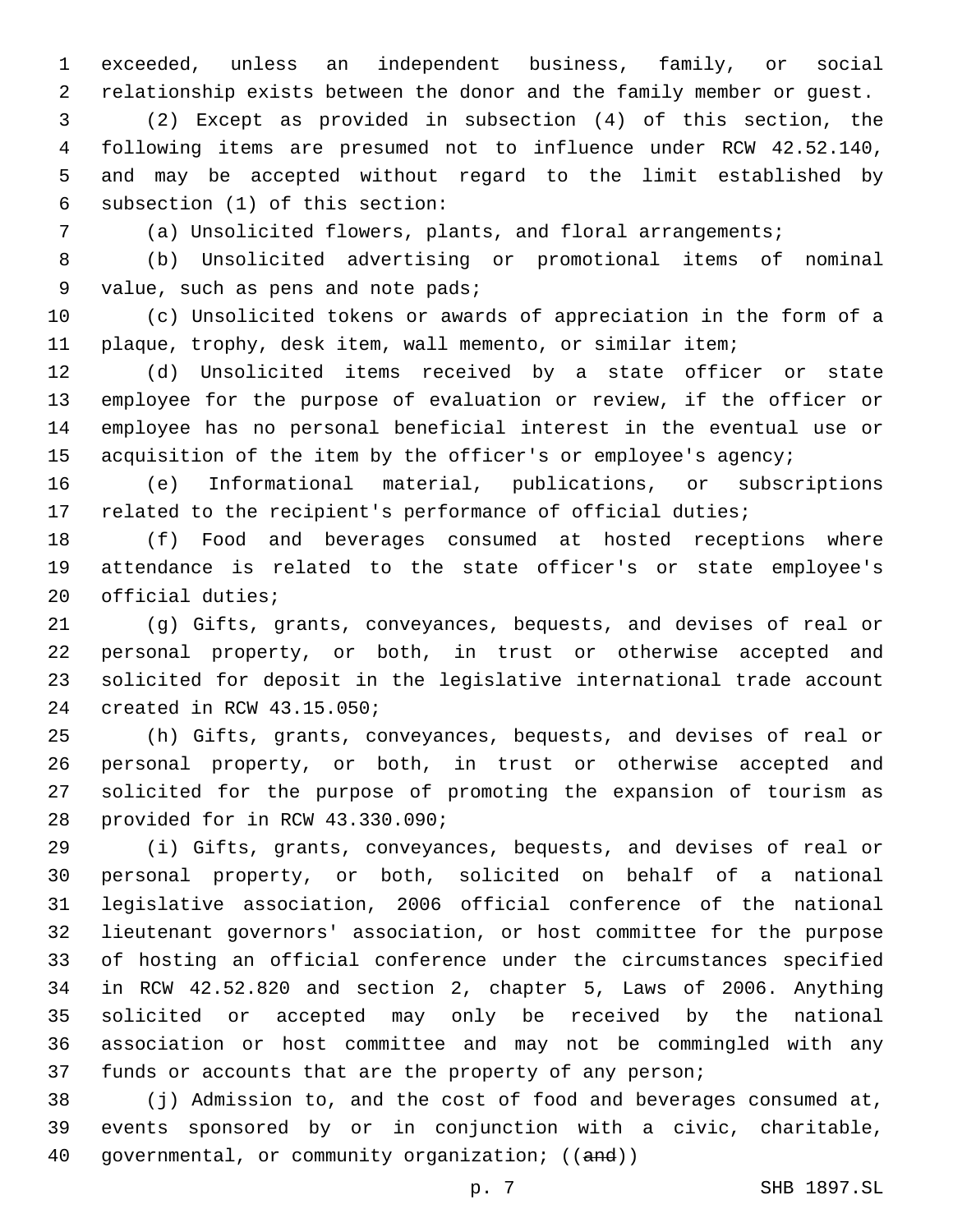(k) Unsolicited gifts from dignitaries from another state or a 2 foreign country that are intended to be personal in nature; and

 (l) Gifts, grants, donations, sponsorships, or contributions from any agency or federal or local government agency or program or private source for the purposes of chapter 28B.--- RCW (the new 6 chapter created in section 8 of this act).

 (3) The presumption in subsection (2) of this section is rebuttable and may be overcome based on the circumstances surrounding 9 the giving and acceptance of the item.

 (4) Notwithstanding subsections (2) and (5) of this section, a state officer or state employee of a regulatory agency or of an agency that seeks to acquire goods or services who participates in those regulatory or contractual matters may receive, accept, take, or seek, directly or indirectly, only the following items from a person regulated by the agency or from a person who seeks to provide goods 16 or services to the agency:

 (a) Unsolicited advertising or promotional items of nominal 18 value, such as pens and note pads;

 (b) Unsolicited tokens or awards of appreciation in the form of a plaque, trophy, desk item, wall memento, or similar item;

 (c) Unsolicited items received by a state officer or state employee for the purpose of evaluation or review, if the officer or employee has no personal beneficial interest in the eventual use or 24 acquisition of the item by the officer's or employee's agency;

 (d) Informational material, publications, or subscriptions related to the recipient's performance of official duties;

 (e) Food and beverages consumed at hosted receptions where attendance is related to the state officer's or state employee's 29 official duties;

 (f) Admission to, and the cost of food and beverages consumed at, events sponsored by or in conjunction with a civic, charitable, 32 governmental, or community organization; and

 (g) Those items excluded from the definition of gift in RCW 42.52.010 except:34

 (i) Payments by a governmental or nongovernmental entity of reasonable expenses incurred in connection with a speech, presentation, appearance, or trade mission made in an official 38 capacity;